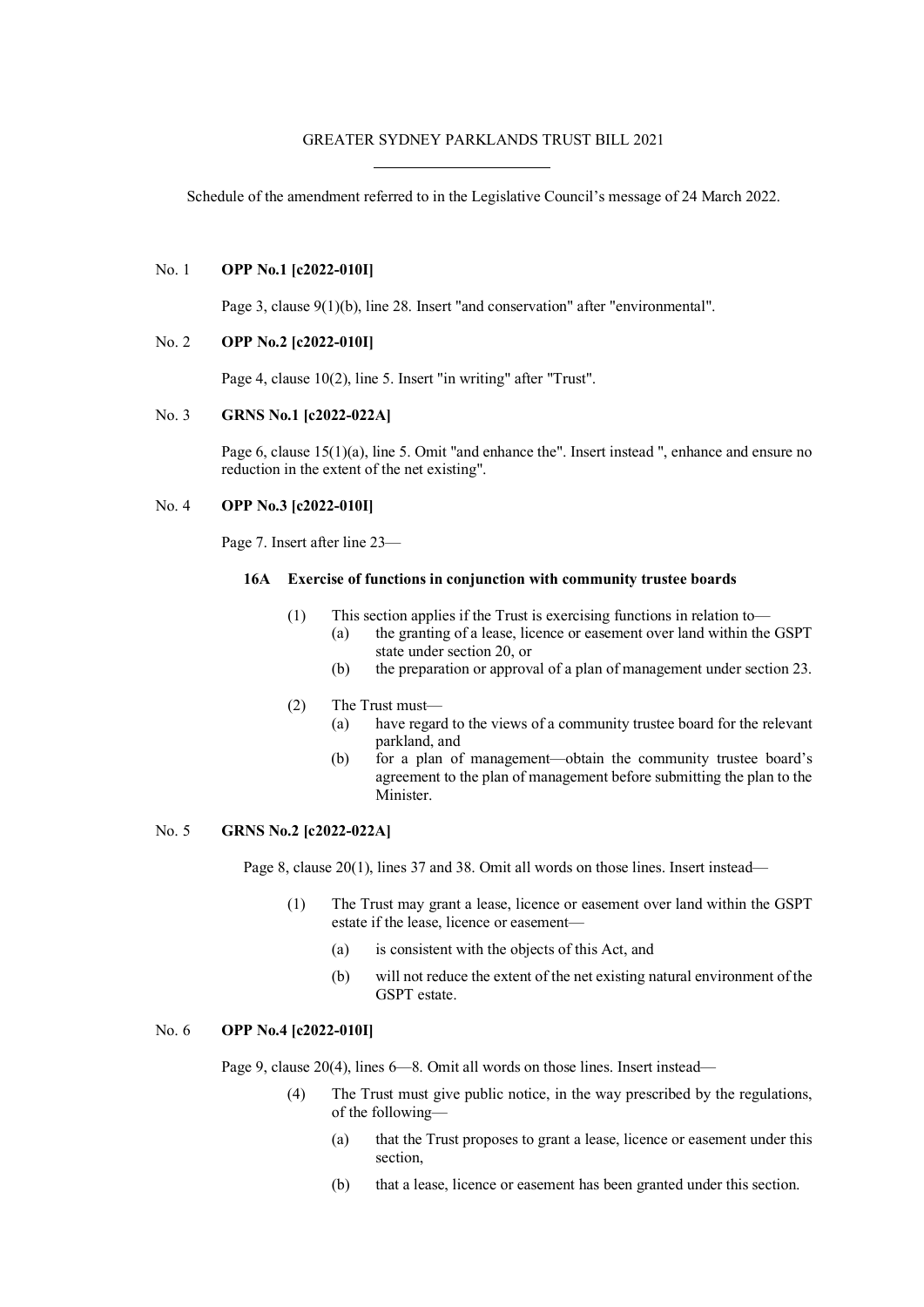#### No. 7 **OPP No.5 [c2022-010I]**

Page 9, clause 23(3)(a). Insert after line 40—

(iia) the maximum amount of land to be used for each activity and use of land permitted in the park to which the plan relates,

#### No. 8 **OPP No.6 [c2022-010I]**

Page 10, clause 23. Insert after line 12—

- (6) The Trust's annual report under the *Annual Reports (Statutory Bodies) Act 1984* must include information about the maximum amount of land used for each activity and use of land permitted in each park—
	- (a) within the associated Trust's estate, and
	- (b) acquired and owned by the Trust under Part 3, Division 2.

### No. 9 **OPP No.7 [c2022-010I]**

Page 11, clause 27, lines 2—8. Omit all words on those lines.

# No. 10 **OPP No. 8 [c2022-010I]**

Page 13, clause 37(1), line 20. Omit "Trust". Insert instead "Minister".

# No. 11 **OPP No. 9 [c2022-010I]**

Page 13, clause 37(2), line 30. Omit "Trust may". Insert instead "Minister may, on the recommendation of the Trust,".

## No. 12 **GRNS No. 5 [c2022-001F]**

Page 13, clause 38(1), lines 33 and 34. Omit all words on those lines. Insert instead—

- (1) A community trustee board has—
	- (a) a member nominated by each relevant local council, or chosen by the Minister under subsection (1A), as a community representative, and
	- (b) the number of other members, not more than 6, appointed by the Minister on the advice of the Trust.
- $(1)$  For subsection  $(1)(a)$ , if more than 3 persons are nominated by relevant local councils as community representatives—
	- (a) the Minister must choose at least 3 members from the persons nominated, and
	- (b) the persons nominated, but not chosen by the Minister, may attend meetings of the board but—
		- (i) are not members of the board, and
		- (ii) are not entitled to vote at a meeting of the board.

# No. 13 **OPP No. 11 [c2022-010I]**

Page 13, clause 38(2), line 35. Omit "Trust". Insert instead "Minister".

# No. 14 **GRNS No. 6 [c2022-001F]**

Page 13, clause 38(2), line 35. Insert "under subsection (1)(b)" after "members".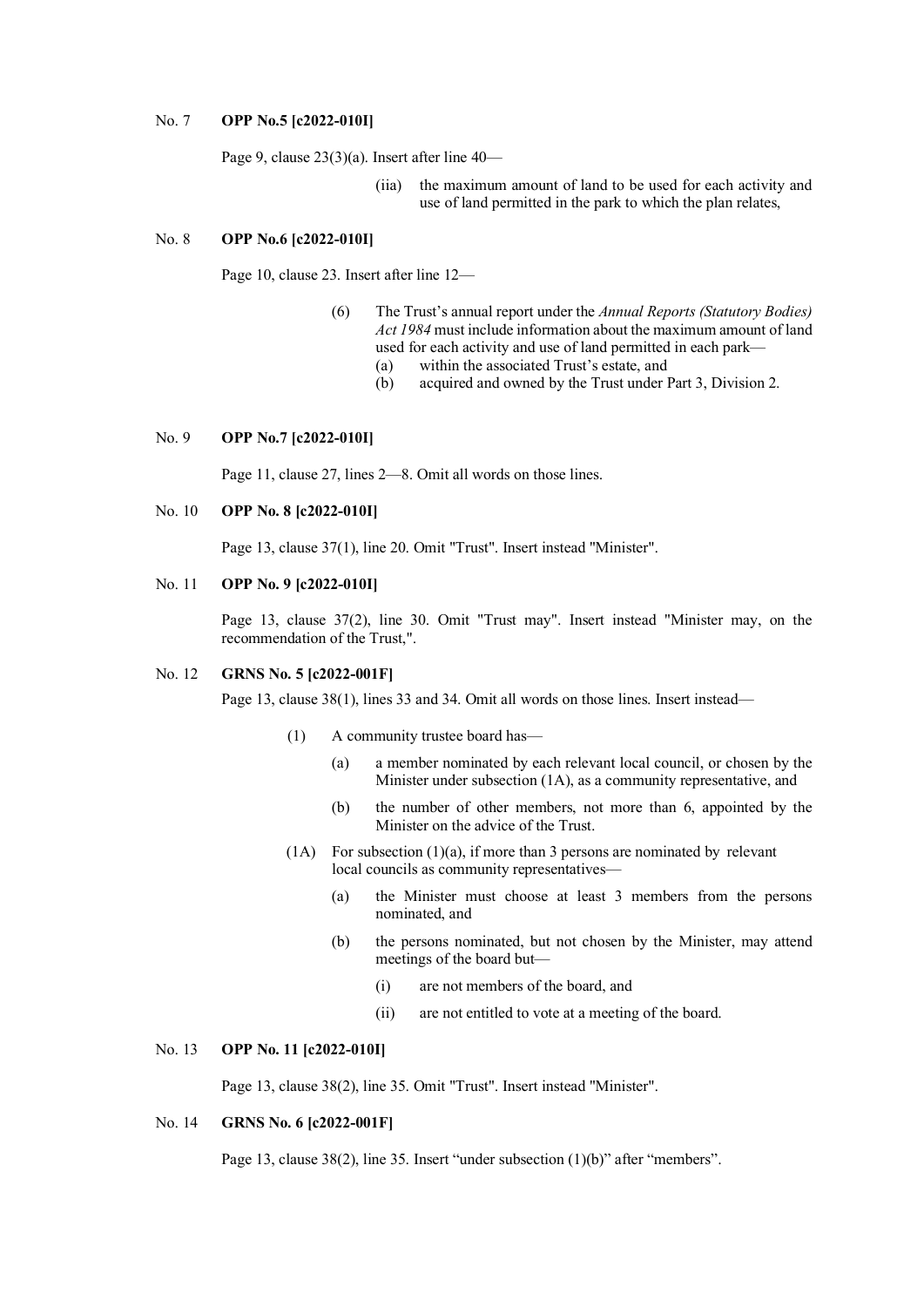#### No. 15 **OPP No. 12 [c2022-010I]**

Page 13, clause 38(2), line 36. Omit "chief executive". Insert instead "Trust".

# No. 16 **OPP No. 13 [c2022-010I]**

Page 13, clause 38(3), line 38. Omit "chief executive". Insert instead "Trust".

# No. 17 **OPP No. 14 [c2022-010I]**

Page 13, clause 39, line 21. Insert "and approve the plan of management for the relevant parkland" after "relevant parkland".

# No. 18 **GRNS No. 7 [c2022-001F]**

Page 14, clause  $38(3)(b)(iii)$ , lines 11–13. Omit all words on those lines.

### No. 19 **GRNS No. 8 [c2022-001F]**

Page 14, clause 38. Insert after line 17—

(5) In this section—

*relevant local council* means a local council in whose area the part of the relevant part of the parklands estate is located, or whose area adjoins the relevant part of the parklands estate.

# No. 20 **OPP No. 15 [c2022-010I]**

Page 14, clause 40, lines 36—41. Omit all words on those lines. Insert instead—

# **40 Power to change part of parklands estate for which the community trustee board is established**

If a community trustee board is established for part of the parklands estate, the Minister may, at any time on the recommendation of the Trust, change the part of the parklands estate for which the community trustee board is established.

### **40A Dissolution of community trustee board**

- (1) The Minister may, on the recommendation of the Trust, dissolve a community trustee board.
- (2) A community trustee board is dissolved by written notice given to each member of the board.
- (3) The written notice must state—
	- (a) the reasons for the dissolution of the board, and
	- (b) the date on which the dissolution takes effect.
- (4) If the Minister dissolves a community trustee board (the *previous board*) established for a part of the parklands estate, the Minister must establish a new community trustee board for the part of the parklands estate within 3 months after the day the previous board was dissolved.

# No. 21 **OPP No. 16 [c2022-010I]**

Page 16, clause 42, line 7. Omit "Trust.". Insert instead—

Trust, and

(c) the Entertainment Quarter.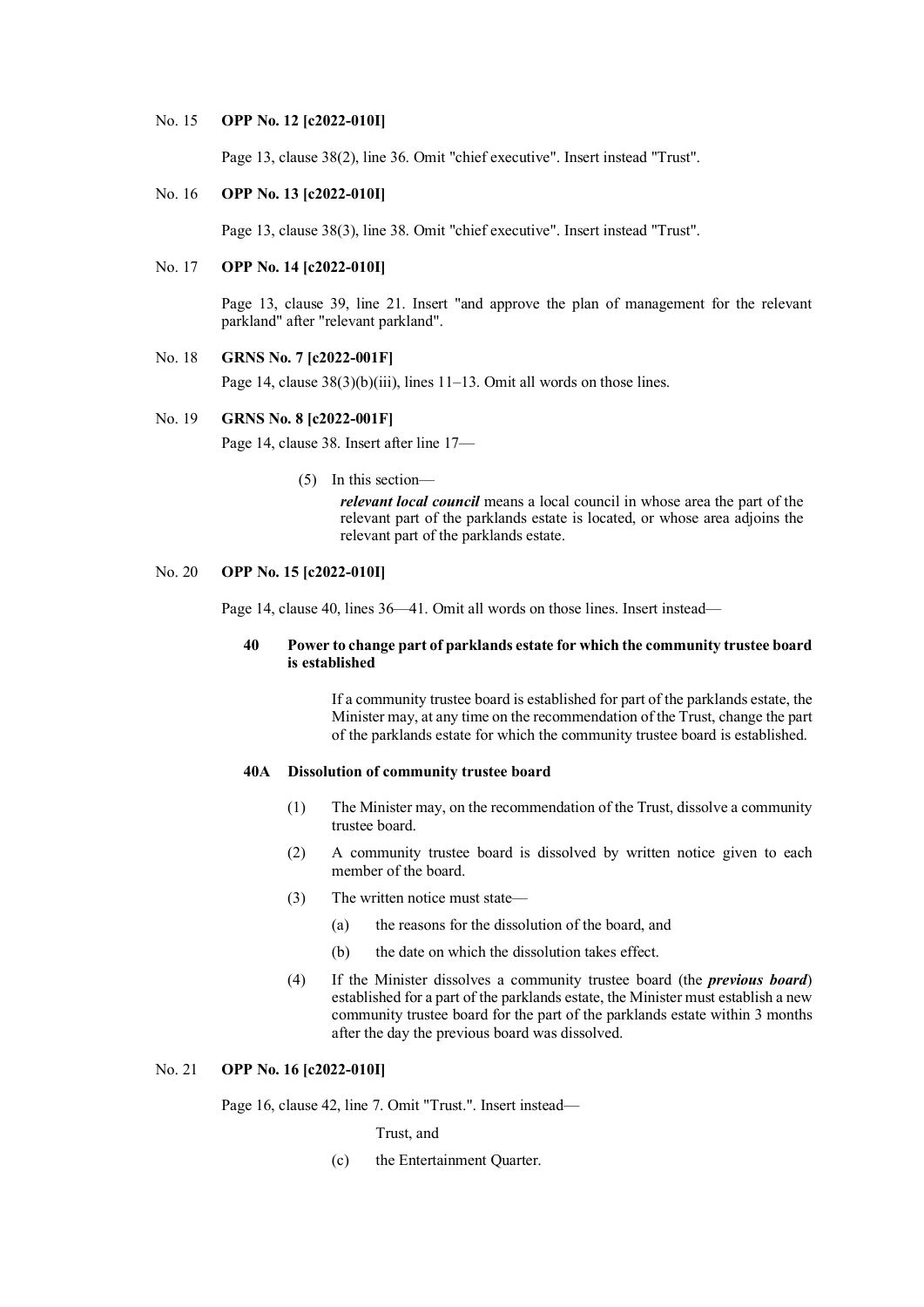#### No. 22 **OPP No. 17 [c2022-010I]**

Page 16, clause 43. Insert after line 16—

(3A) Money received by the Trust as result of a lease granted over land in the Entertainment Quarter is to be paid into the separate account within the Fund established for the Entertainment Quarter.

### No. 23 **GRNS No. 11 [c2022-001F]**

Page 16, clause 45(2), line 29. Omit "The". Insert instead "Subject to subsection (3), the".

# No. 24 **OPP No. 18 [c2022-010I]**

Page 16, clause 45(3), lines 32—34. Omit all words on those lines. Insert instead—

- (3) Subject to subsection (4), the Trust must ensure that, in allocating money from a separate account in the Fund, priority is given to—
	- (a) for a separate account established for an associated Trust or park—the associated Trust or park for which the separate account was established, or
	- (b) for the separate account established for the Entertainment Quarter the Trust lands, within the meaning of the *Centennial Park and Moore Park Trust Act 1983*.

### No. 25 **GRNS No. 12 [c2022-001F]**

Page 16, clause 45(3), lines 32–34. Omit all words on those lines. Insert instead—

- (3) The Trust must ensure that, in allocating money from a separate account in the Fund—
	- (a) priority is given to the associated Trust or park for which the separate account was established, and
	- (b) if the Trust proposes to allocate money from the separate account to an associated Trust or park other than the associated Trust or park for which the separate account was established—
		- (i) a community trustee board established for the part of the parklands estate administered by the associated Trust or park has been given written notice of the proposal to allocate money in that way, and
		- (ii) the community trustee board has not, within 14 days after receiving the notice, objected to the allocation of the money in that way.
	- (3A) To avoid doubt, if a community trustee board objects under subsection (3)(b) to the allocation of money in a way, the Trust must not under subsection (3) allocate the money in that way.

#### No. 26 **OPP No. 19 [c2022-010I]**

### **58A Review of Act**

- (1) A Join Select Committee of the Parliament is to be established in relation to the Greater Sydney Parklands Trust.
- (2) The Joint Select Committee is to review the Act to determine whether—
	- (a) the policy objectives of the Act remain valid, and
	- (b) the terms of the Act remain appropriate for securing those objectives.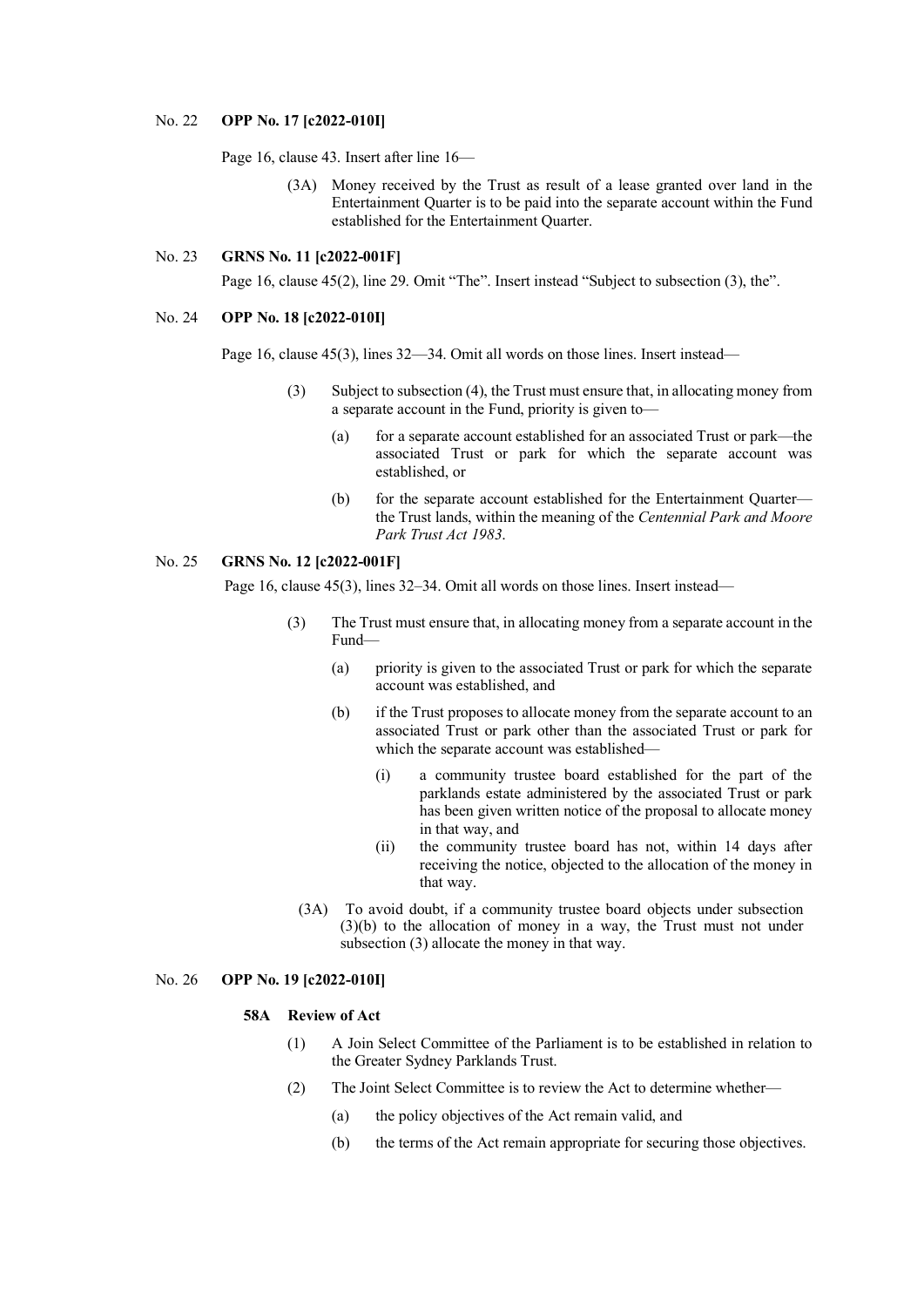- (3) The review is to be undertaken as soon as practicable after the period of 2 years from the commencement of this Act.
- (4) A report on the outcome of the review is to be tabled in each House of Parliament within 12 months after the end of the period of 2 years.

## No. 27 **OPP No.20 [c2022-010I]**

Page 24, Schedule 1. Insert after line 11—

# **10A Public notice of meeting**

The Board must, at least 7 days before each meeting of the Board is held, publish on a website kept by the Trust notice that the meeting is to be held.

# No. 28 **Opp No.21 [c2022-010I]**

Page 24, Schedule 1. Insert after line 39—

#### **14A Requirement to keep and publish certain records regarding meetings**

The Board must—

- (a) keep minutes of all meetings of the Board, and
- (b) publish, on a website kept by the Trust, a report summarising the matters discussed at a meeting of the Board within 21 days after the meeting.

# No. 29 **Opp No.22 [c2022-010I]**

Page 25, Schedule 2, clause 2(2), line 12. Omit "2". Insert instead "5".

### No. 30 **Opp No.23 [c2022-010I]**

Page 25, Schedule 2, clause 4(1)(d), line 24. Omit "Chairperson of the Trust". Insert instead "Minister".

#### No. 31 **Opp No.24 [c2022-010I]**

Page 25, Schedule 2, clause 4(2), lines 38 and 39. Omit all words on those lines. Insert instead—

(2) The Minister may, on the recommendation of the Chairperson of the Trust, remove a member from office at any time.

# No. 32 **Opp No.25 [c2022-010I]**

Page 28, Schedule 2, clause 14, lines 1—3. Omit all words on those lines. Insert instead—

## **14 First meeting**

- (1) The first meeting of the board must be held within 3 months after the appointment of the board.
- (2) The Trust must, before the first meeting of the board is held, provide each of the board members with all relevant documents and information relating to the relevant parkland.

## No. 33 **Opp No.26 [c2022-010I]**

Page 28, Schedule 2. Insert after line 3—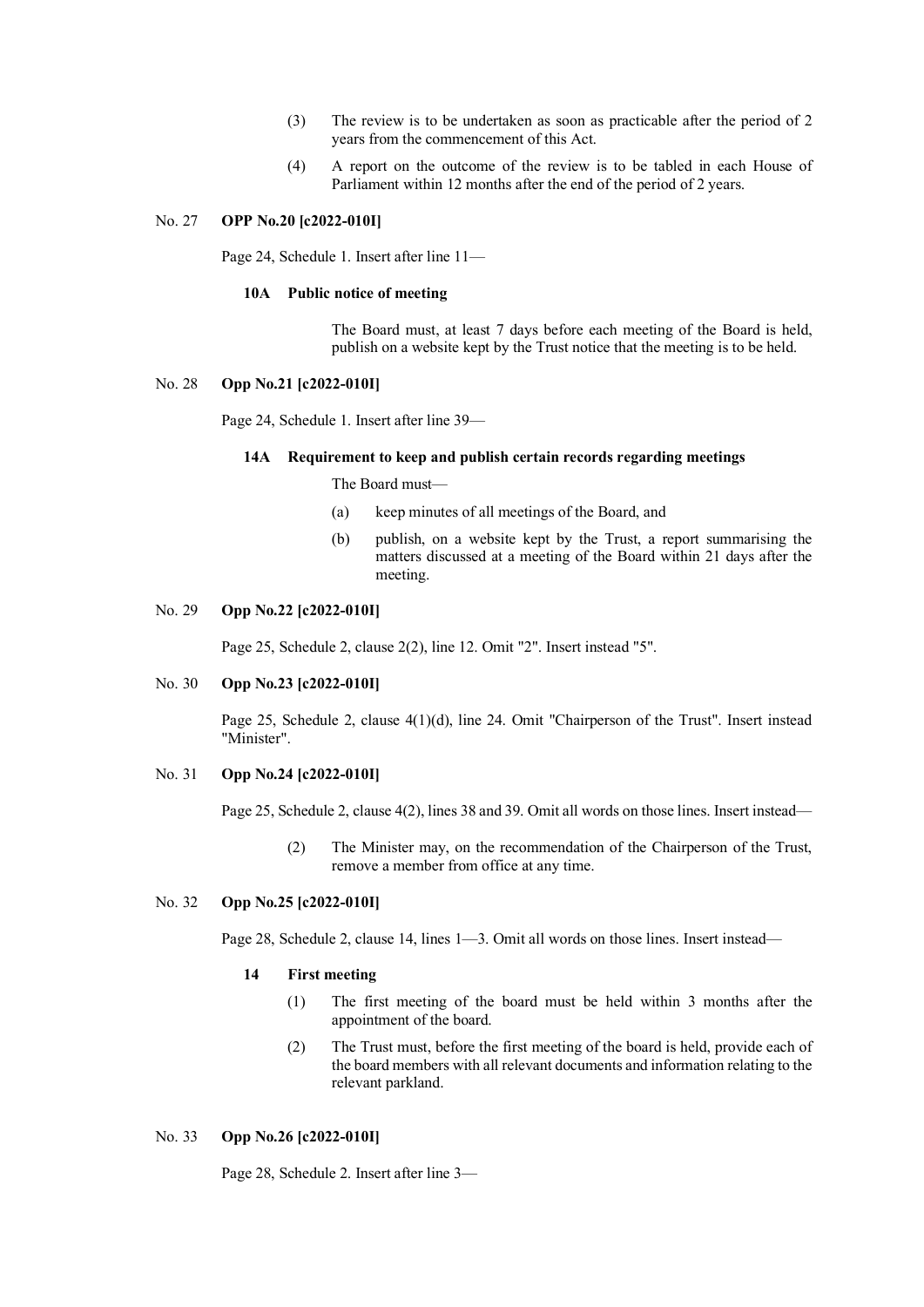# **Part 4 Miscellaneous**

# **15 Assistance from staff**

The Trust must ensure the persons employed in the Public Service to enable the Trust to exercise its functions are available to assist each board exercise its functions, including conducting meetings, by providing information to and answering queries from members.

**Note.** See section 14 of this Act which provides that persons may be employed in the Public Service under the *Government Sector Employment Act 2013* to enable the Trust to exercise its functions.

# No. 34 **Opp No.27 [c2022-010I]**

Page 29, Schedule 3. Insert before line 25—

#### **1A First meeting**

The Minister must establish the community trustee boards mentioned in section 37(1) within 6 months after the commencement of section 5.

# No. 35 **Govt No.1 [c2022-024H as amended]**

Page 29, Schedule 3. Insert before line 34—

## **4 Assessment of suitability of certain parks becoming part of the parklands estate**

- (1) The Trust must, as soon as practicable after the commencement, conduct a review to assess the suitability of the following parks becoming part of the parklands estate—
	- (a) Chipping Norton Lake,
	- (b) Millennium Parklands,
	- (c) Mt Annan Botanic Gardens,
	- (d) Lake Gillawarna.
- (2) A report on the outcome of the review is to be tabled in each House of Parliament within 2 years after the commencement. (3) In this section commencement means the date of assent to this Act.

# No. 36 **Govt No. 2 [c2022-024H]**

Page 30, Schedule 4, line 8. Insert "under the associated Trusts legislation" after "the associated Trusts".

## No. 37 **Opp No.28 [c2022-010I]**

Page 30, Schedule 4. Insert before line 28—

*Entertainment Quarter* means the land located at 122 Lang Road, Moore Park known as "The Entertainment Quarter".

**Note.** A map showing the land located within the Entertainment Quarter is available at entertainmentquarter.com.au

### No. 38 **Govt No. 3 [c2022-024H]**

Page 32, Schedule 5.1[2], lines 9–16. Omit all words on those lines.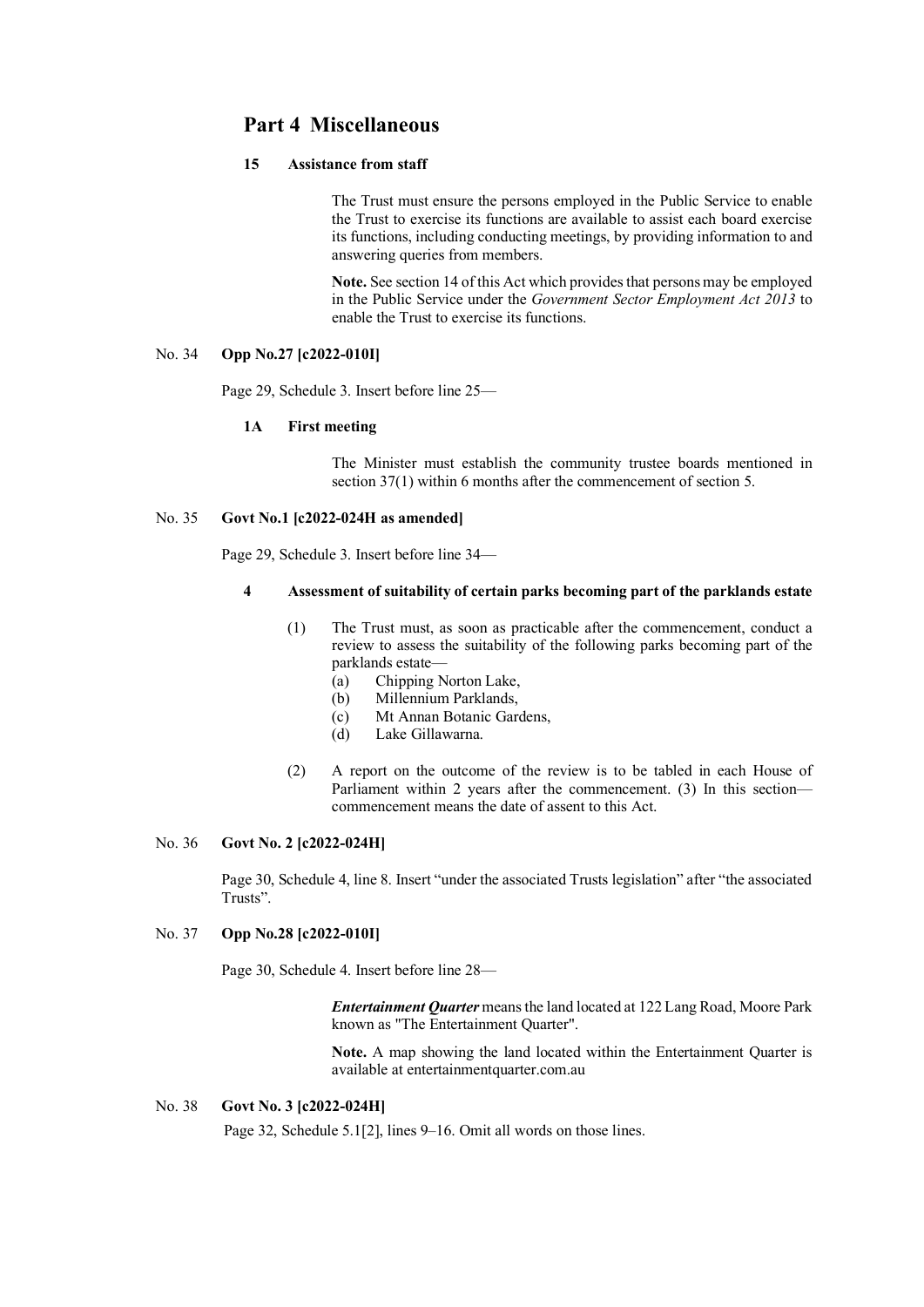#### No. 39 **Govt No. 4 [c2022-024H]**

Page 37, Schedule 5.2[7], proposed section 18AA, lines 26—37. Omit all words on those lines.

# No. 40 **Govt No. 5 [c2022-024H as amended]**

Page 40, Schedule 5.2. Insert after line 20—

# **[15A] Section 20AA**

Insert after section 20—

## **20AA Restrictions on parking in Moore Park East**

- (1) The following areas of the Trust lands are closed to parking of vehicles—
	- (a) the non-parking areas,
	- (b) from 31 December 2023—carpak 2, Lower Kippax,
	- (c) from 31 December 2025—non-parking grass areas that are not referred to in paragraph (b).
- (2) In this section—

*non-parking areas* means the areas of the Trust lands that are—

- (a) shown on a map, included in the regulations, as being areas in or on which parking is not allowed,
- (b) otherwise described in the regulations as being areas in or on which parking is not allowed.

*carpark 2, Lower Kippax* means the part of the non-parking grassy area shown on the map in Schedule 3 and maked 'Car park 2 - Lower Kippax'.

*non-parking grass areas* means grassy areas shown on the maps set out in Schedule 3 as being areas in Moore Park East in or on which parking is not allowed.

## No. 41 **Govt No. 6 [c2022-024H]**

Page 39, Schedule 5.2[9] and [10], lines 26–29. Omit all words on those lines.

# No. 42 **Govt No. 7 [c2022-024H]**

Page 40, Schedule 5.2[20], line 36. Omit "18AA(2)". Insert instead "20AA(2)".

## No. 43 **GRNS No. 3 [c2022-033A]**

Page 41, proposed map, omit the map on the page. Insert instead—